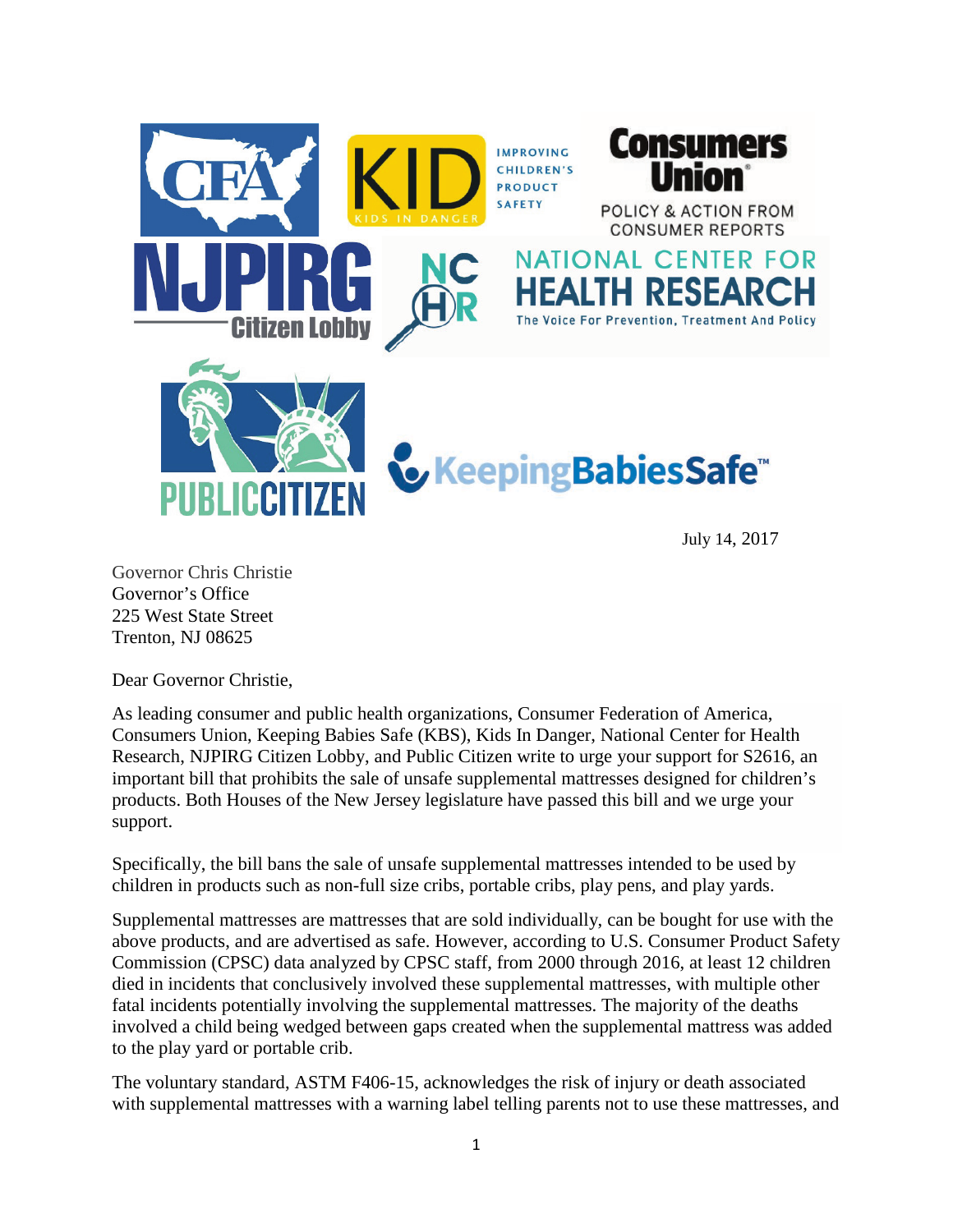instructing consumers to only use the original mattress pad contained in the play yard package. It also provides that mattresses in children's products should meet certain standard consumer safety specifications, such as setting forth the allowable thickness of a mattress, selling a product with the mattress included, only using a mattress provided by the manufacturer, and including a warning about the risk of infant suffocation.

Seemingly in contradiction to these requirements and standards, supplemental mattresses continue to be marketed to consumers for use in portable cribs, play pens, and play yards and present a risk to babies of injury and death.

Our groups applaud bipartisan legislation in New Jersey that would finally ban the sale of supplemental baby mattresses in that state. The legislation A1139/S2616, which "prohibits sale of unsafe supplemental mattresses designed for children's products," has passed both the House and the Senate.

If the legislation is adopted, retailers caught selling supplemental mattresses would be fined up to \$10,000 for a first offense and up to \$20,000 for any subsequent offense. Additionally, there could be punitive damages and the awarding of treble damages and costs to the injured party.

Last year, Consumer Federation of America, Kids In Danger, and Consumers Union, among other organizations, expressed support for a Keeping Babies Safe petition that urged the CPSC to ban supplemental mattresses nationally due to the suffocation hazard they pose to infants. The groups continue to urge the CPSC to ban these mattresses or effectively address, through a mandatory standard, the risk of injury associated with the use of the mattresses.

Importantly, a number of retailers are working to stop selling supplemental mattresses due to the hazards they pose to children. Toys "R" Us, Sears, Kmart, Buy Buy Baby, Target, and Wayfair state that these products are never sold in their stores or online.

We urge you to immediately sign this bill into law to protect the infants and young children of New Jersey.

If you have any further questions about this legislation, please do not hesitate to contact Rachel Weintraub at Consumer Federation of America at (202) 939-1012 or [rweintraub@consumerfed.org.](mailto:rweintraub@consumerfed.org)

Thank you for your consideration.

Sincerely,

Rachel Weintraub Legislative Director and General Counsel Consumer Federation of America (202) 387-6121

Joyce Davis President Keeping Babies Safe (908) 581-8699